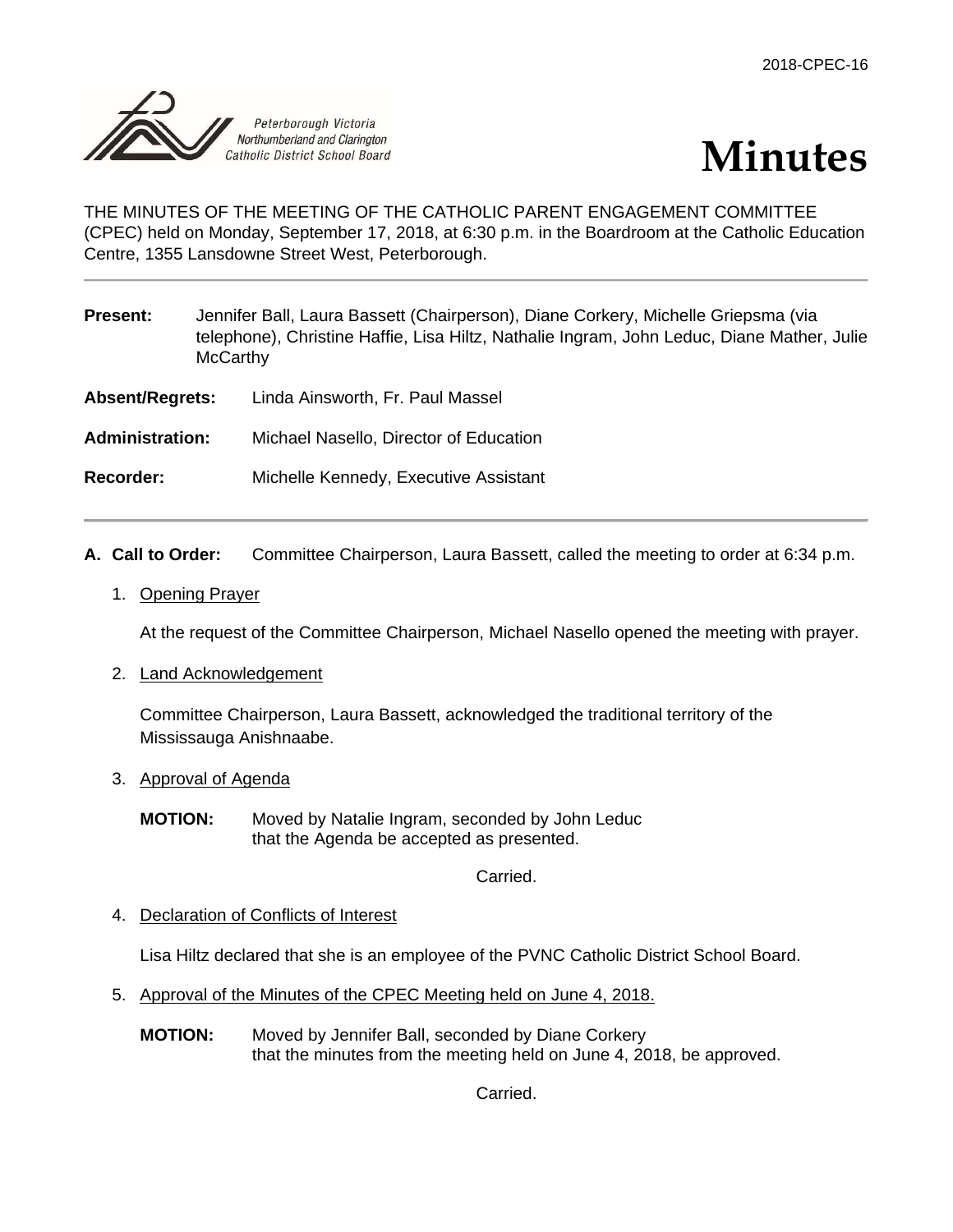# 6. Business Arising from the Minutes

None.

### **B. Recommended Actions/Presentations:**

### 1. Strategic Plan Update and Curriculum Changes for 2018-2019

The Director of Education, Michael Nasello, gave a presentation on the Board's Strategic Plan for the 2018-2019 school year. Mr. Nasello reviewed elements that will be points of action for the year which are related to the strategic goals under each of the 'Learn', 'Lead', 'Serve' pillars.

Michael Nasello also spoke about the communications that were sent out to parents and staff at the beginning of the school year about the Health and Physical Education and Mathematics curriculum.

### 2. Planning for November General Assembly and PRO Grant

There was a discussion about how the overall attendance at the November General Assembly could be improved.

Topics and format of the November event were discussed. Dr. Stephen Shore, a special education expert in the area of Autism had been contacted by the Director's office but was not available for the November date. A mental health presentation on the Board's 'Be Well Strategy' was suggested to be given by Jennifer Angelo, Mental Health Lead, Dr. Cynthia Chan Reynolds and Father Paul Massel. There was consensus from the group that the committee proceed with this topic.

It was hoped that the participants would gain some home strategies and a list of resources customized for each community. Communication will give a message of welcoming and use the new logo. Committee members will reach out to invite the schools in their areas. Michelle Kennedy will facilitate this contact with the committee members.

### 3. CPEC Logo

The logo revisions which were suggested at the last meeting were incorporated by the Board's Graphic Design person. The most popular choice of the committee was presented as the new logo for the CPEC Committee. This logo will be used in correspondence and communications for events of CPEC.

### 4. OAPCE Membership

Mrs. Michelle Griepsma stated that correspondence has been received by the board from the Ontario Association for Parents in Catholic Education (OAPCE) encouraging the Board to take up membership for the 2018-2019 school year.

A discussion took place questioning what the benefits are to be gained with an OAPCE membership. There was also discussion about the upcoming conference and if there was interest of any members attending. There were no members present interested in attending the one-day conference in Whitby, Ontario, on October 27, 2018.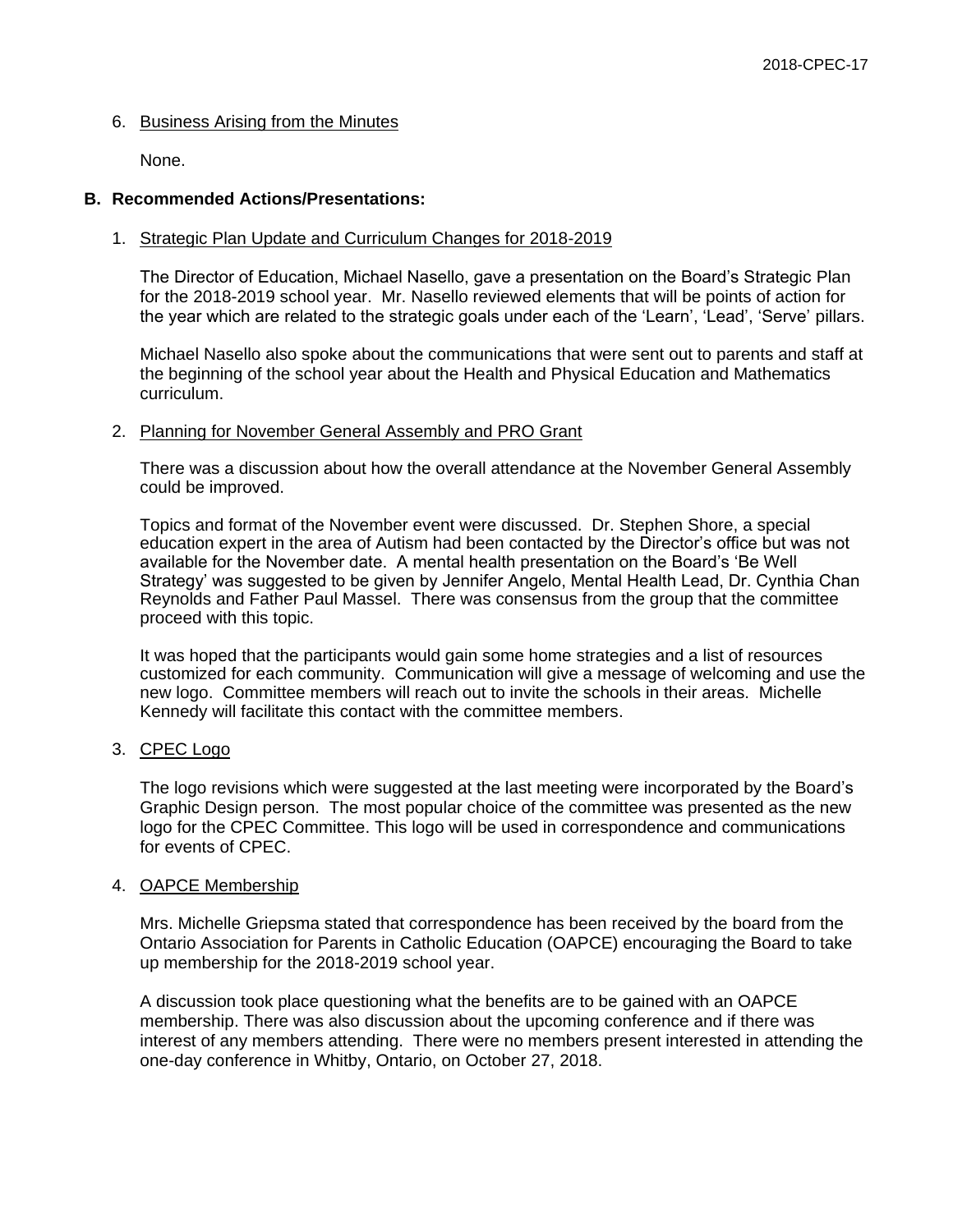Michelle Griepsma stated that she would take the information from the discussion today back to the Board of Trustees. Further conversation with OAPCE will be pursued and reported back to CPEC.

#### 5. Representation of the Faith and Equity Committee

It was noted that the terms of reference for the Faith and Equity Advisory Committee allows for parent representation from CPEC. There are three meetings a year that take place at the Catholic Education Centre. Christine Haffie put her name forward to be the parent representative. The next Faith and Equity Advisory Committee meeting takes place on October 11, 2018.

#### **C. Information Items:**

#### 1. Renewing the Promise

Michael Nasello gave a brief update on the release of the pastoral letter "Renewing the Promise". Physical copies of the document have been received and will be shared with all staff members on the Faith-themed Professional Development Day which will take place in all PVNC schools on October 26, 2018.

#### 2. 2018-2019 CPEC Meeting Dates

The list of meetings for the 2018-2019 were noted.

#### 3. Committee Member Updates

Committee members were invited to share information. The following individuals gave verbal reports:

Diane Corkery – reported that St. Mary Catholic Secondary held a clothing drive where used uniforms were donated. These were sold at the beginning of the school year. This fundraiser profited \$1465.

Jennifer Ball – reported that their school will be having a hot lunch program again this year. The welcome back barbecue will be taking place and there is enough interest in their Catholic School Council this year that there will be an election. Jennifer expressed her interest in connecting with the other schools in her 'feeder school family' to share information. Contact information will be shared by Michelle Kennedy as soon as it is available.

Christine Haffie – reported that their school council will be holding its first meeting on September 24. Their school has grown and they have received a new portable.

John Leduc – reported that there was a great turnout for their back to school barbecue. Their Catholic School Council will be formed next week at their first meeting.

Lisa Hiltz – reported that Holy Cross had a very good response to their parent council meeting. Most of the schools in her feeder school family have had their welcome back evening. Lisa extended an invitation to those present to attend an information night at Holy Cross on October 4 about vaping and marijuana use.